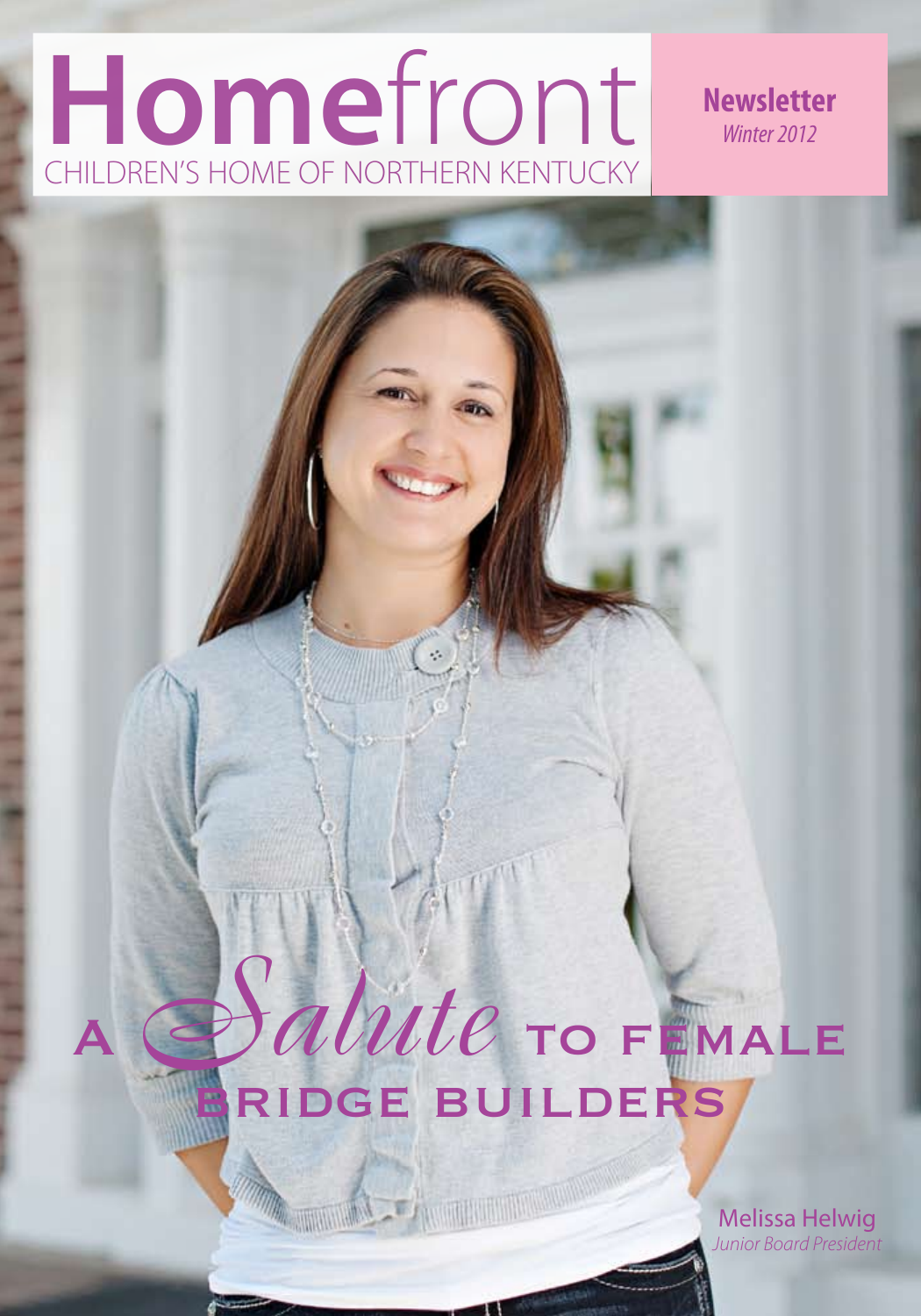It doesn't take a history major to discover the influence that women have played in the 130-year legacy of the Home. From the start, **Sarah Shinkle,** wife of founder Amos Shinkle, held a pivotal role in the establishment of the Home. Securing community support – often by door-to-door solicitation for start-up funds – was a task willingly embraced by Sarah and many of her female companions. When the original Home in Covington opened its doors in 1882, its daily operations were run by an all-female Board of Managers. The managers not only oversaw all aspects of providing care to the children, but also addressed the real financial and business demands of the new Home.

INNO<br>Vertica

❤

*Girlfriend*

❤

INURTURER

❤

*Grandma*

❤

**ファミリンクークス** 

❤

*Friend*

❤

**Support Curence** 

TEACHER  $\blacktriangleright$  *Mother*  $\blacktriangleright$  HEALER  $\blacktriangleright$  *Wife*  $\blacktriangleright$  SOULMATE  $\blacktriangleright$  *Lover* 

Junior Board President **Melissa Helwig** joins Sarah Shinkle in her legacy of service to the Home. The leader of the all-volunteer ladies association finds herself at the helm as the historic group celebrates 75 years of service to residents and staff. "I'm inspired knowing that a group of women have come together to not only provide necessities for the boys in residence, but also act as role

models. We are there as nurturers and caregivers for many kids who haven't always had that kind of presence in their lives," says Helwig. Melissa is humbled by the influence the ladies of the Junior Board have had on the community over the past 75 years, and she looks forward to the group's continued efforts with the Home to accomplish great things for hundreds of children and their families.

Working in close partnership with Melissa and the ladies of the Junior Board is CHNK's Recreation Therapist **Sara Warner**. Many of the proceeds raised by the Junior Board help fund the Therapeutic Recreation Program. While the program has been offered at the Home for 10+ years, it has been Sara's guidance over the past four that has allowed the program to grow and



*Sarah Shinkle* **FOUNDRESS** 

*Lisa Borland*

Member, Board of Trustees

**www.chnk.org** 

 $\bullet$  Sumbind  $\bullet$  Superhero  $\bullet$  Sonfidum  $\bullet$  Daughter  $\bullet$  Daughters  $\bullet$ 

"I joined the Board in 2008 at the suggestion of my father. A longtime supporter of the Home, he recommended that CHNK become the focus of my own interest in community outreach. As a mother of three boys – all now grown – I feel a special connection to the work being undertaken at the Home to reach out to children who so desperately need our help."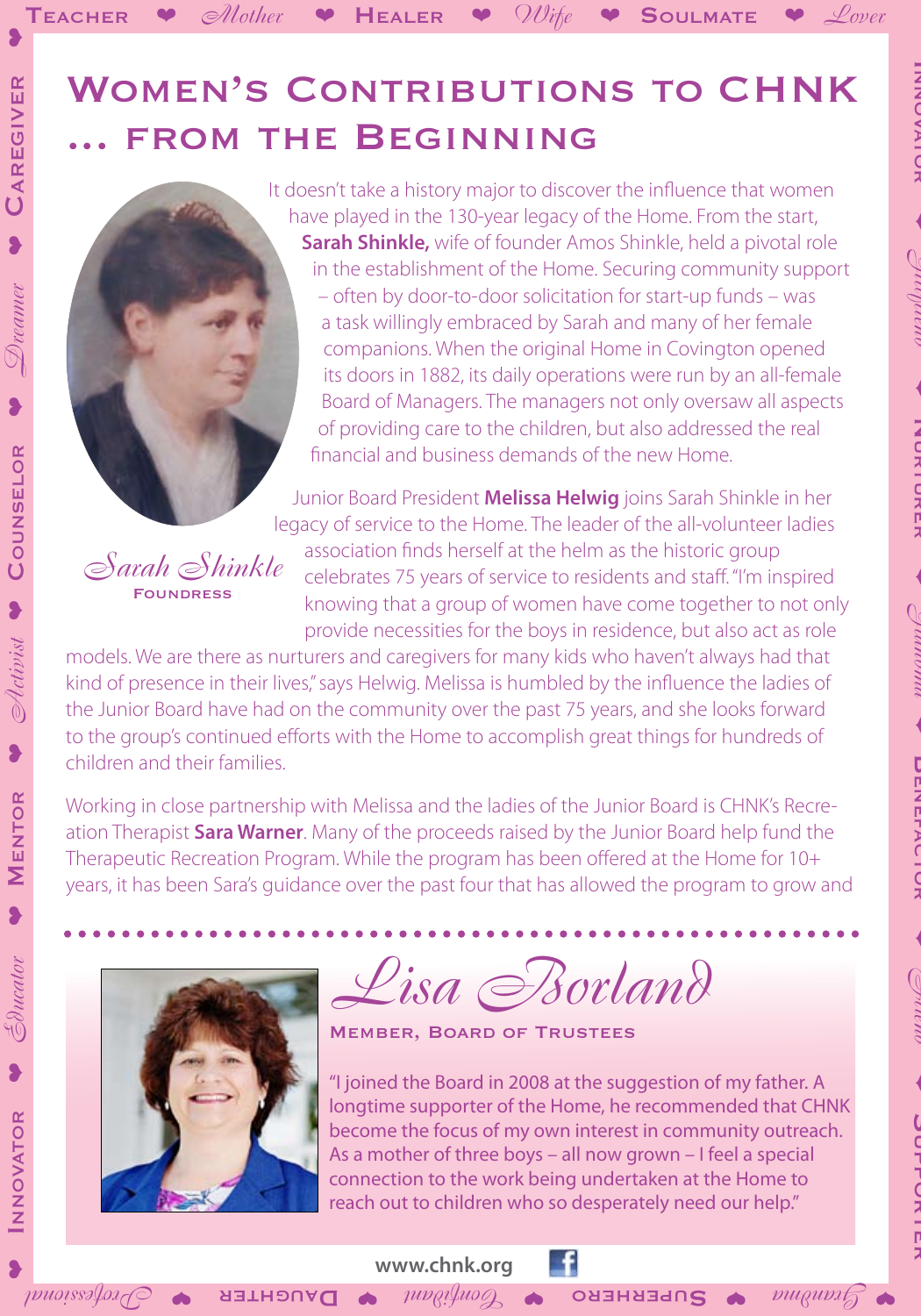**Innovator** 

❤

*Girlfriend*

❤

**Nurturer** 

**NINTIDITION** 

❤

*Grandma*

❤

DREVEN ATOD

カリミリリン)

❤

*Friend*

❤

Ω

Dundoria<br>Supporter

now offer each boy in residence the opportunity to take part in a recreation activity that appeals to his own interests and needs. Sara and Activities Coordinator **Amy Lindley** develop and run six different therapeutic programs on a rolling 12-week cycle: art, circus, equine, horticulture, music, and pet therapy. "We get so much further with the boys by offering a variety of therapies," explains Warner. "They bring out what's already inside the boys – leadership and communications skills, teamwork… we have big breakthroughs."

These women, along with many others, are building bridges to better futures at Children's Home of Northern Kentucky. They are staff members, trustees, members of the Junior Board, and



volunteers. March is **Women's History Month**. With this issue of *Homefront,*



*Sara Warner* Therapeutic Recreation Program Supervisor

we are asking for public tributes to the women, past and present, who've made a mark on our Home and community. Donors can make a gift in memory or in honor of wives, mothers, friends, and co-workers. Recognizing a woman who has served as an employee, a member of the Junior Board, or as a trustee – or simply a strong woman who has had a powerful impact in your own life - will mean even more bridges for children in crises. Complete the attached tribute envelope and return it to the CHNK Development Office by **March 31** for inclusion on our website's special **Salute to Female Bridge Builders** page. Together we will celebrate 130 years and counting of women on the forefront of hope and opportunity.

*Teresa Bell*

Therapist, Intensive In-Home Services

"Working at Children's Home allows me to work with children and families who may have forgotten, or never knew of, their intrinsic resources and potential to thrive. Advocating, not enabling, helps bolster the familial sense of self-sufficiency, which lasts long after their participation in IIHS."



r

 $\mathcal{L}_{\text{matrix}}$   $\bullet$  Supporter  $\bullet$   $\mathcal{L}_{\text{min}}$   $\bullet$  Survivor  $\bullet$   $\mathcal{L}_{\text{min}}$   $\bullet$  Creatior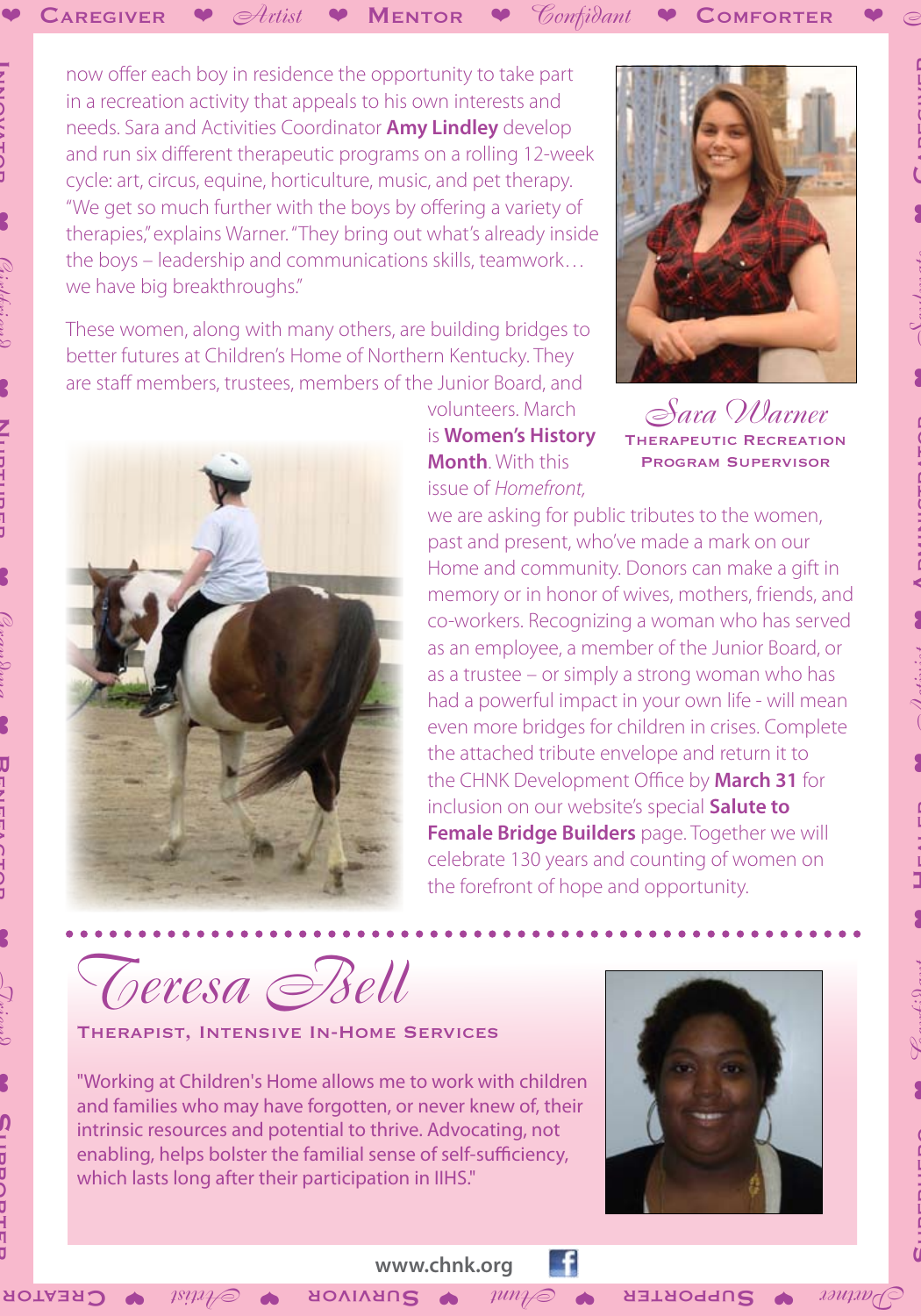## Paving the Way to \$100k

Advisor

**DEVELOPMENT NOTES** 

**FRIEND** 

Money doesn't grow on trees. If it did, CHNK would never again have to hold a fundraiser or distribute donation envelopes. Surrounded by a park on one campus and 56 acres of farmland on the other. we'd have more than enough money to care for the hundreds of children and families we serve each year. Since our trees are only decorative, we rely on our annual appeal - the **Children's Success Fund -**



 $\mathcal{P}$ rofessional  $\blacktriangleright$  LEADER

*Sillother* 

COUNSELOR

 $\bigtriangledown$ veamer

€

EDUCATOR

€

Girlfriend

 $\blacklozenge$ 

SUPPORTER

Nealer

to help us afford the programming and people needed to build bridges to better futures.

This year, a six-figure goal was set for the appeal. **Ambitious? Yes.** But so was building a bridge to connect Covington to Cincinnati at a time when riverboats dominated the transportation scene. And so was building a home in the 1880s for children who had nowhere else to go. Our founder, Amos Shinkle, was one of the most ambitious men of his time ... and we're proud to follow in his footsteps 130 years later.

**NURTURER** 

We are 75% of the way toward raising \$100,000 for the fund. Board members and employees alike have contributed, and so have many of you reading this Homefront - THANK YOU. We need every bridge builder we can get, though. Can you help? Maybe our earlier appeals got lost amid Christmas cards and wish lists for Santa. Maybe now, as many of us prepare for tax refunds or end-of-year bonuses, it's a better time to support the Home and its bridge-building legacy. No gift is too small. Join us in our stand against abuse, neglect, and at-risk behavior. Help a hurting, broken child cross a bridge to a better a future  $-$  a bridge to success.

Melinda Adams

THERAPIST, RESIDENTIAL TREATMENT

"I have a passion to facilitate a healing process; at CHNK I get that opportunity daily. I believe all children have a right to be free of emotional pain, but not all of them are that lucky. Every day I get the chance to make a difference in the life of a child. Sometimes that change is the smallest of small, but it's powerful."

 $\mu$ 

**UOINARINO** 



**BENEFACTOR** 

 $\partial \overline{\partial}$ 

Sister

 $\overline{\phantom{a}}$ 

**TRIVITOA**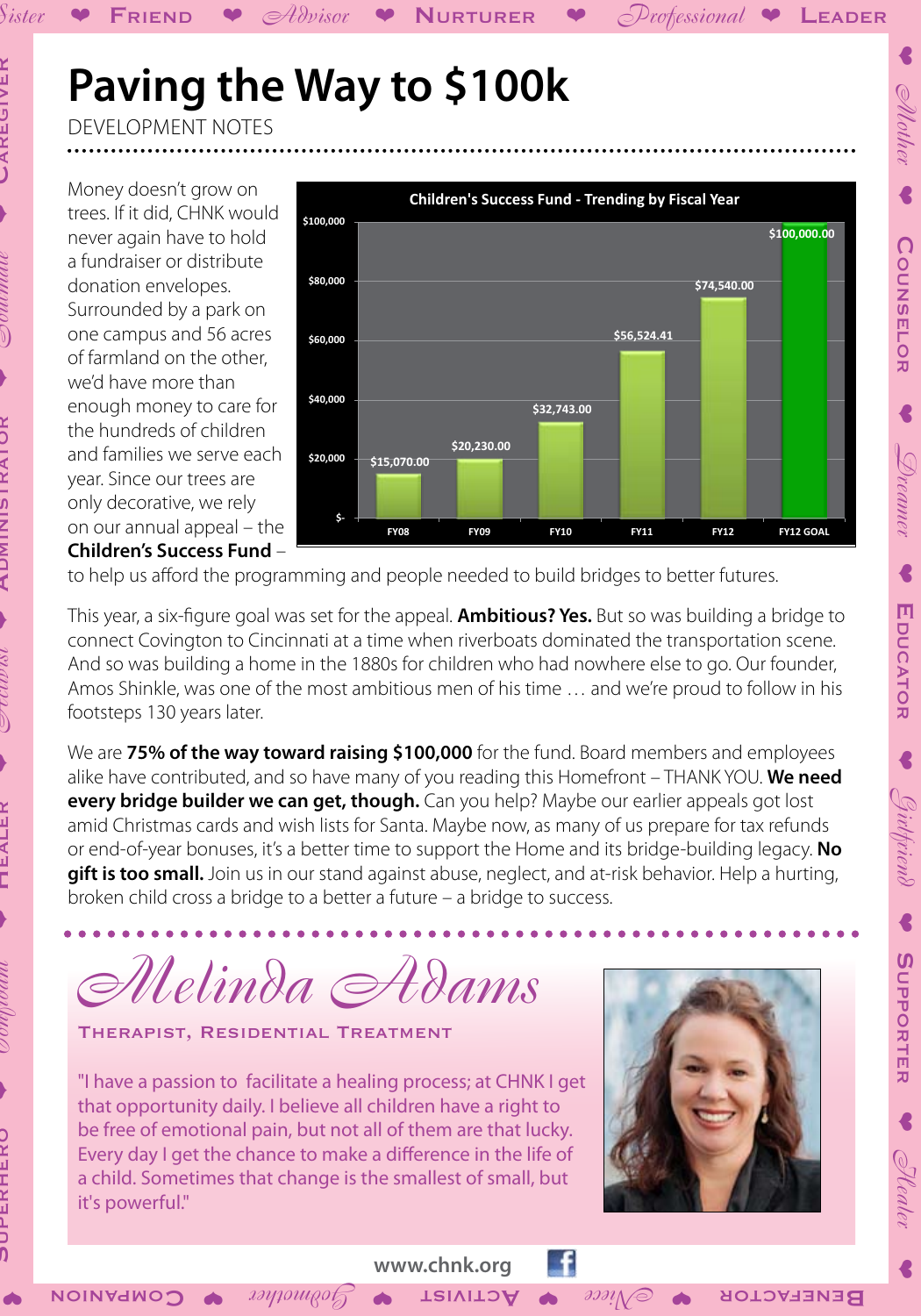community support for chnk

Last year, our Home was honored to partner with four different sponsors who helped offset the cost of communicating with our supporters. Their generous gifts allowed us to make significant progress in how we not only share our story, but also how we raise much-needed funding. Just over the past year:

- **•**  Our revamped website **(www.chnk.org)** has had **2,660** unique visitors and over **13,000** page views since October
- Our facebook "likes" have increased from 70 (Nov. 2010) to 331 a **373%** increase
- Email blasts a new endeavor for the Home last year now reach over **1,100** people with each distribution
- The *Homefront* newsletter reestablished its quarterly publication schedule and reaches almost **9,000** households and businesses
- Our annual **Children's Success Fund** the Home's only direct mail appeal – has outperformed all prior years' campaigns
- When comparing calendar year 2010 to 2011, online donations grew by **625%**
- **•**  Support for the Home has gone not just national, but *global* supporters represent **43 states** and **5 countries**

A new year is upon us, though, and we want to build bridges with more businesses and individuals who understand the key role that communication plays in continuing to grow CHNK's support base. Could you or your business be one of our 2012 communications sponsors? Sponsors making a minimum gift of \$25,000 get VIP treatment:

- Name/logo on all major printed publications (e.g., newsletters, annual report, event programs, etc.)
- Name/logo featured prominently on the CHNK website
- **•** Shout-outs on the CHNK facebook page
- Tickets to all major Home events (e.g., Annual Meeting of the Board, Shinkle Society Gala, Charity Ball, etc.)
- The satisfaction of knowing you're helping give a voice to the voiceless we serve  **700+ abused and neglected children and families each year**

*"Toyota has been pleased to pioneer CHNK's Communications Sponsorship Program. The Home's online and print communications provide a vehicle for community education and financial support of programs that directly impact abused, neglected, and at-risk children. We're excited to be a part of building bridges to better futures with Children's Home of Northern Kentucky."*

*Helen Carroll, Community Relations Manager with Toyota Motor Engineering* 

*& Manufacturing, N.A., Inc.*

These sponsors underwrite the cost of both our online and print communication efforts - including this edition of Homefront - so that our Home can easily and regularly stay in touch with you at **no cost** to the Home.

**? ? ? ?**

**Could you be one of our 2012 Communications Sponsors?**

 $\textbf{C}$ REATOR  $\textbf{v}$   $\textbf{C}$   $\textbf{w}$   $\textbf{D}$   $\textbf{v}$   $\textbf{D}$   $\textbf{v}$   $\textbf{D}$   $\textbf{v}$   $\textbf{D}$   $\textbf{v}$   $\textbf{D}$   $\textbf{v}$   $\textbf{D}$   $\textbf{v}$   $\textbf{D}$   $\textbf{v}$   $\textbf{D}$   $\textbf{v}$   $\textbf{D}$   $\textbf{v}$   $\textbf{D}$   $\textbf{v}$ 

NNOVATOR

Niece

 $\blacklozenge$ 

*Girlfriend*

 $\blacklozenge$ 

**Nurturer** 

NURTURER

 $\blacklozenge$ 

*Grandma*

 $\blacklozenge$ 

**Benefactor** 

**BENEFACTOR** 

❤

*Friend*

 $\blacklozenge$